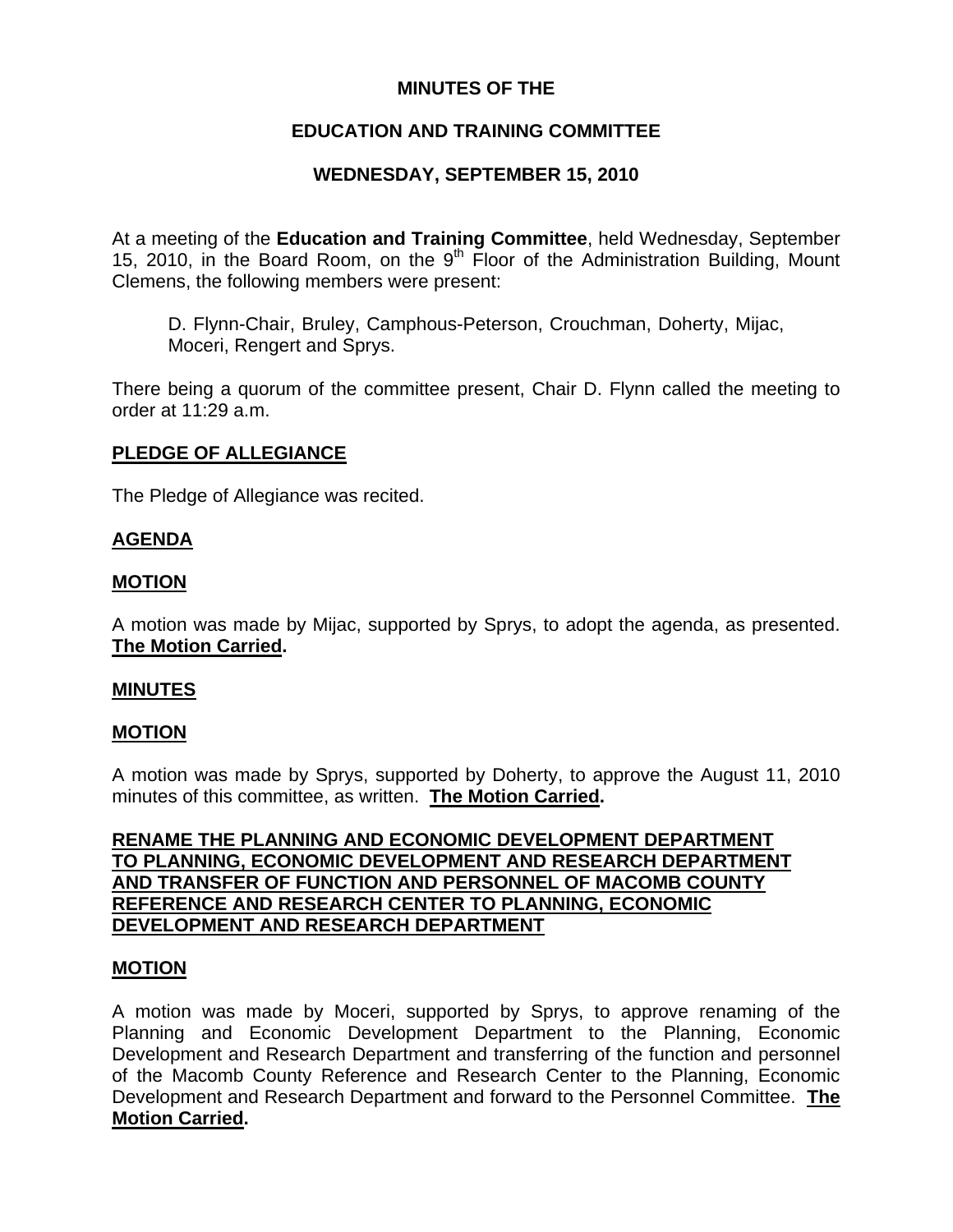### **MICHIGAN WORKS EXECUTIVE DIRECTOR'S REPORT/JOHN BIERBUSSE**

Chair D. Flynn indicated that John Bierbusse was not able to attend the meeting, but his report was distributed.

#### **MOTION**

A motion was made by Camphous-Peterson, supported by Crouchman, to receive and file the report provided by Mr. Bierbusse. **The Motion Carried.** 

### **REQUESTS BY MSU EXTENSION FOR ACCEPTANCE OF FUNDS**

### **COMMITTEE RECOMMENDATION – MOTION**

A MOTION WAS MADE BY SPRYS, SUPPORTED BY CAMPHOUS-PETERSON, TO RECOMMEND THAT THE BOARD OF COMMISSIONERS APPROVE THE FOLLOWING REQUESTS SUBMITTED BY MSU EXTENSION:

AUTHORIZE MSU EXTENSION TO ACCEPT THE CONTRACT WITH MICHIGAN STATE HOUSING DEVELOPMENT AUTHORITY (MSHDA) TO PARTICIPATE IN THE MSHDA HOMEOWNERSHIP COUNSELING NETWORK IN THE AMOUNT OF \$10,000; THE BOARD OF COMMISSIONERS SUPPORT ENABLES MSU EXTENSION TO ENTER INTO AN AGREEMENT WITH MSHDA FROM OCTOBER 1, 2010 THROUGH SEPTEMBER 30, 2011;

AUTHORIZE MSU EXTENSION TO RENEW THE CONTRACT WITH THE CITY OF WARREN FOR \$11,500 TO PROVIDE HOME REPAIR, FINANCIAL MANAGEMENT AND FINANCIAL COUNSELING CLASSES TO DESIGNATED FAMILIES FROM OCTOBER 1, 2010 THROUGH SEPTEMBER 30, 2011;

AUTHORIZE RENEWAL OF THE EXCHANGE OF SERVICES BETWEEN MSU EXTENSION AND THE WIC PROGRAM WHEREBY NUTRITION EDUCATION IS PROVIDED TO WIC CLIENTS ON A MONTHLY BASIS FOR THE CURRENT 2010-11 FISCAL YEAR FOR \$12,000 AND

AUTHORIZE MACOMB MSU EXTENSION TO RECEIVE \$15,000 FROM MSU EXTENSION TO CONTINUE SUPPORT OF THE HOME HORTICULTURE EDUCATION PROGRAM IN MACOMB COUNTY FROM OCTOBER 1, 2010 UNTIL FUNDS ARE FULLY EXPENDED.

### **THE MOTION CARRIED.**